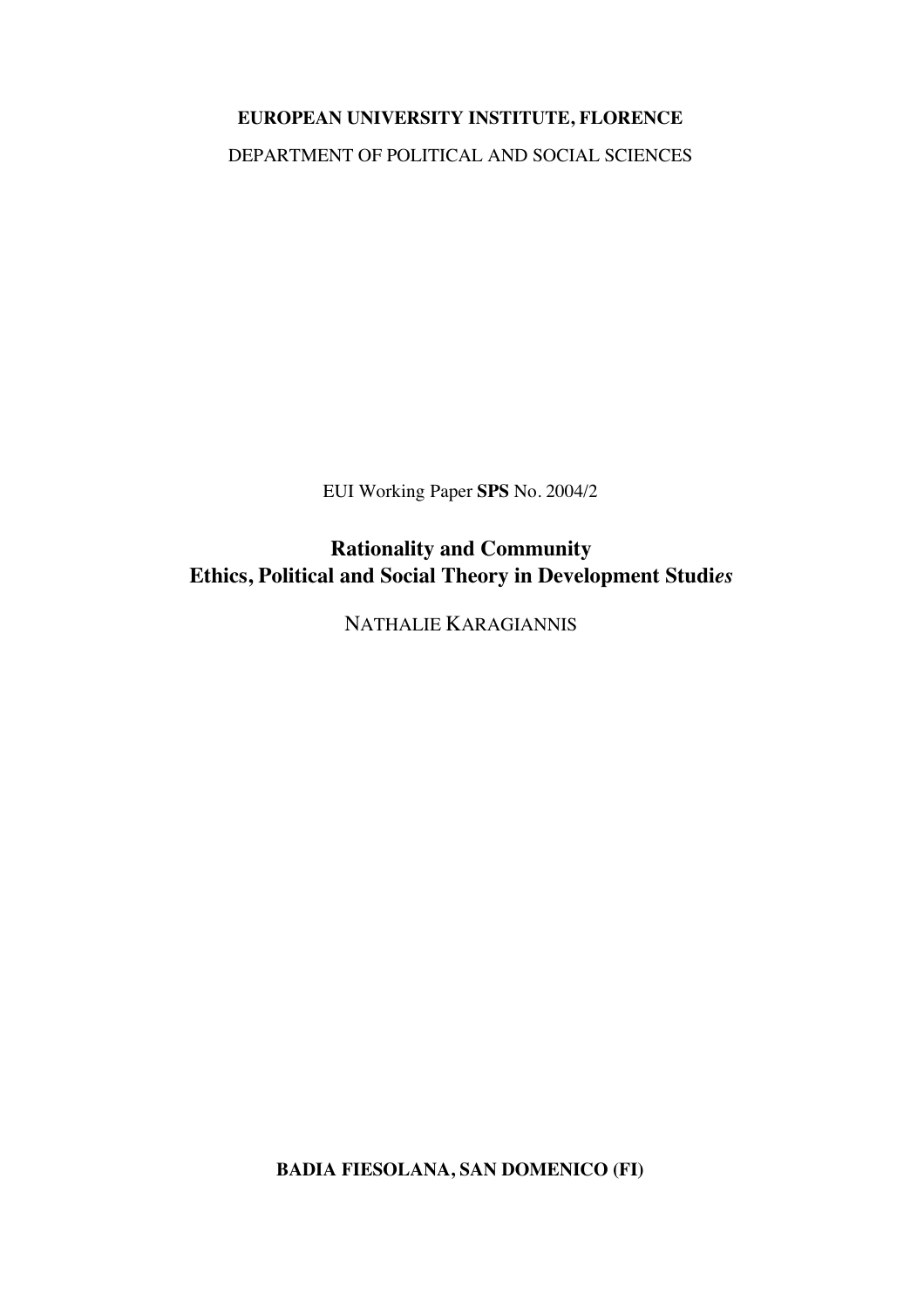All rights reserved. No part of this paper may be reproduced in any form without permission of the author(s).

> © 2004 Nathalie Karagiannis Published in Italy in February 2004 European University Institute Badia Fiesolana I – 50016 San Domenico (FI) Italy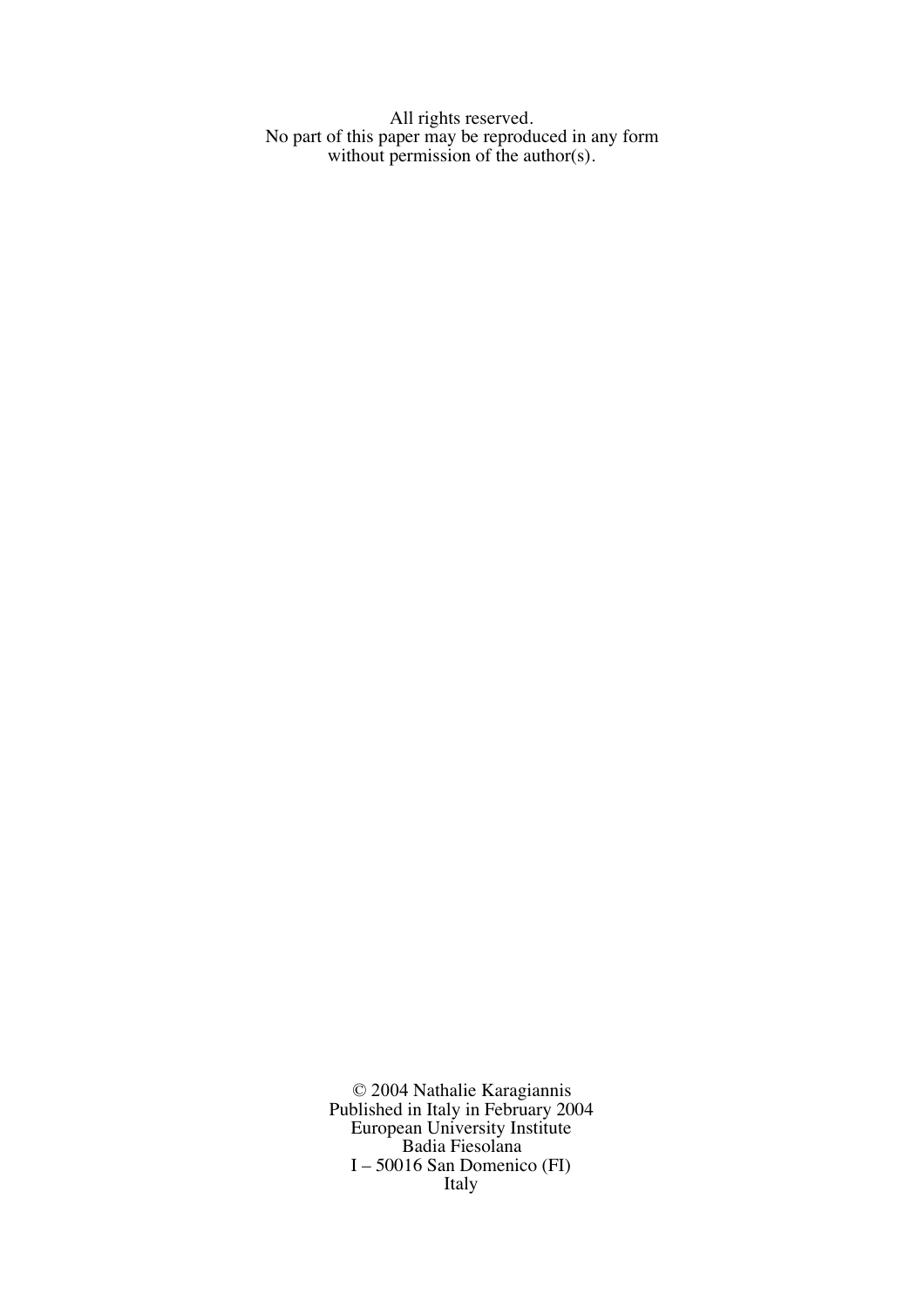## **Rationality and Community Ethics, Political and Social Theory in Development Studies**

**Nathalie Karagiannis1**

## **Abstract**

The argument of this paper is that giving ethics (the question: 'how ought one to live?') a preponderant position in issues of development, both undermines politics (that pose the question: 'what ought the fate of our community be?') and pretends that social-sciences (that pose the question: 'what is our community' and relatedly, 'how ought we to know it?') are ethics-free disciplines. Formulated the other way around, this also means that if politics and social sciences give two very different, though related, answers to uncertainty, they both involve an ethical positioning. Neglect of this complex relation, says this paper, has all but prevented the broaching of two fundamental issues that emerge from the above questions, namely the rationality of development and the community of development.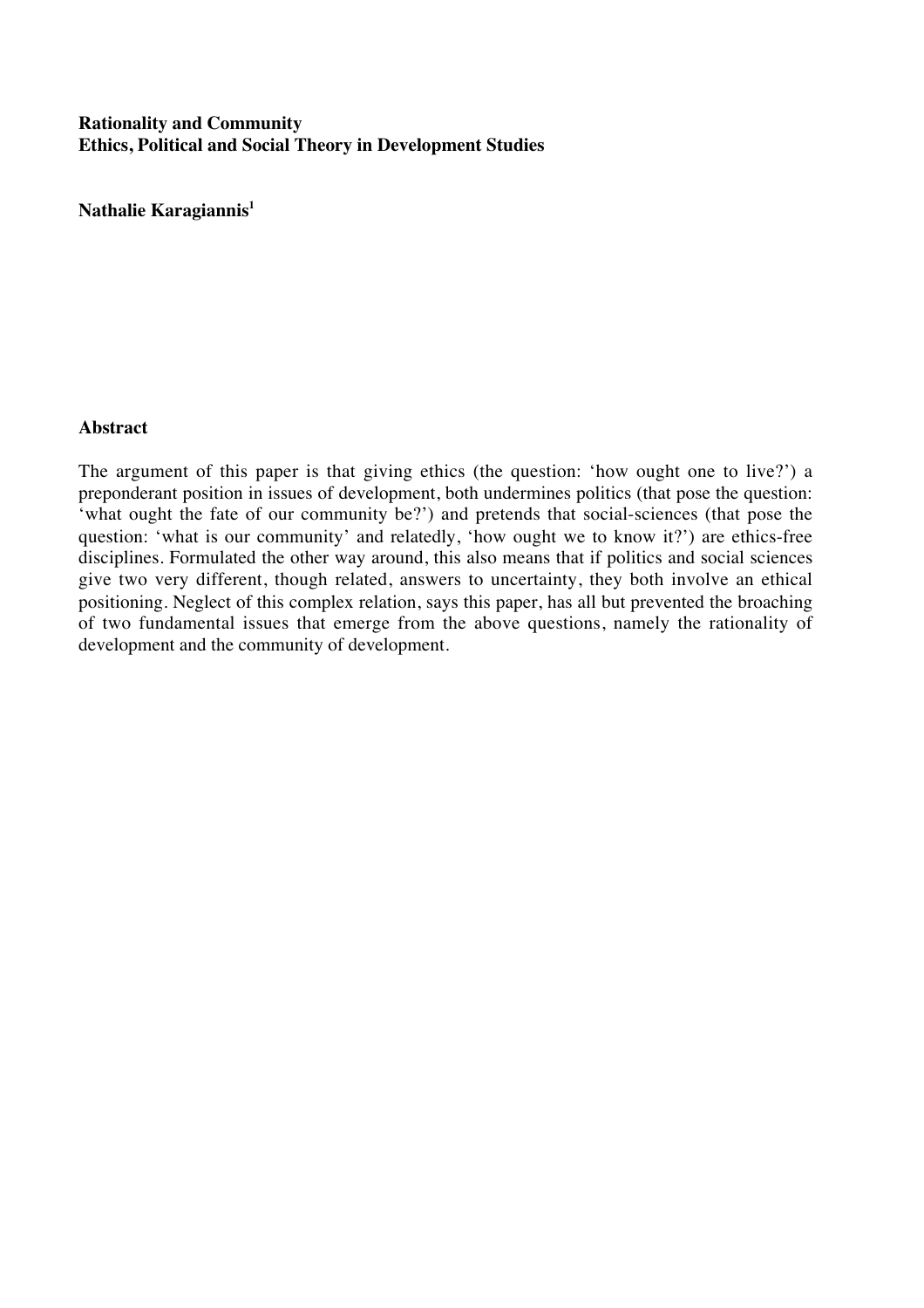## **Rationality and Community The Ethical Turn in Development Studies and the Response from Political and Social Theory**

There is a story by Heinrich Böll, 'The Black Sheep', that tells the amoral tale of Uncle Otto, and his godson, and the godson of his godson…As the generations succeed each other, these men are the black sheep of their family: indolents, idlers, never faithful to one idea, one plan, one job; and perpetually borrowing money. Until, just before each generation gets irremediably fed up with them, they come across a big amount of money – and stop bothering the family.

Development, and development studies, are a bit like the black sheep of the social sciences – not proper sciences, really, always tugging at the serious politics and theories' sleeve and asking for attention; and asking for money. Mostly in vain. Until, one day they stumble on the big sum of money: a war, say, or a World Summit, or a Global Forum. Then, they stop bothering the family and they are elevated to the rank of high politics.<sup>2</sup> Or are they?

This paper argues that development issues could have stopped being the black sheep of the social sciences long ago; that they should duly reintegrate the family, but under certain conditions. In a context of an unresolved crisis in development studies (it is still not certain whether they want to be the black sheep or not) and although there is an increasing political awareness of the importance for the 'North' of matters of the global South, social and political theory have not accepted to examine issues of development – or rather, they have not cared to look again at elements of a radical critique of development that were forged by these very social and political theories since the 1970s. And they should, says this paper.

But first things first. Where does the tale of the crisis of the development studies' departments start? The origins of the crisis must be traced back to when the different strands of sociology of development diluted with political economy and political science gave birth to 'development theory': development theory, emerging in the United States and then migrating to Europe, took shape with a very practical orientation, towards new countries that had to be won over in a Cold War context and accompanied by the Bretton Woods financial and trading regime.<sup>3</sup> Once the solidity of these elements was shattered because, for example, of the fundamental changes in the 'practical world' that development theory addressed, it faced a crisis too. Far from being unique to 'development theory' this crisis touched most social sciences, including other forms of sociology, under the combined threat of the 'post-modernist' wave and a reinvigorated Marxism. This crisis brought 'development theory' face-to-face with an 'impasse'- one which stirred a great deal of controversy in the departments of development studies.<sup>4</sup> Its overcoming, when finally announced, involved the vision of a new theoretical systematicity that has not yet seen the light.<sup>5</sup>

Instead, as in other social sciences, on the one hand, 'development studies' ended up producing a wealth of empirical studies, focused on a great variety of subjects and 'groups'; studies that show an apparent aversion towards grand theoretical narratives. Again as in other areas of sociology broadly understood, the theoretical foundations of these studies - that went often unacknowledged both as theory and as mainstream – was to be found in neoinstitutionalism and its predilection (at least for a certain time) for rational choice theory.6 As vastly different in their substance, as neoinstitutionalism, these studies can be related to 'issue politics', which despite its advantage of lending saliency to issues like gender or environment, presents the major disadvantage of cutting up the political into specialist slices. And on the other hand, 'development studies' turned to ethics.

In other words, the black sheep, not wanting to get bleached but not sure about its blackness either, was opting for a trickier shade of grey. Both of these solutions, empirical eclecticism with a problem-solving approach and a turn to ethics, had and have problems. The first solution has the same problems as 'the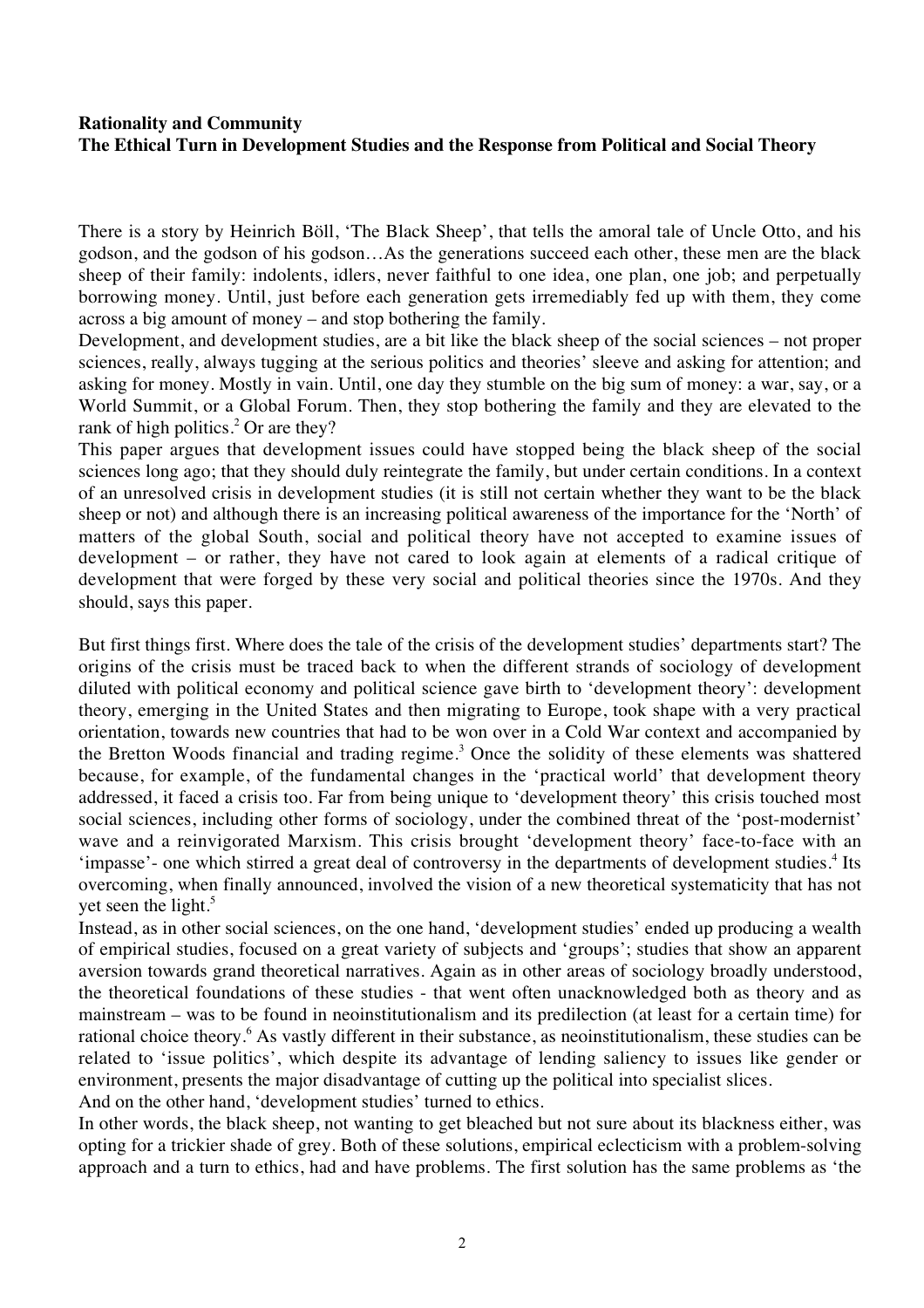original position': the same uneasy closeness to development agencies and other such institutions, including governments (a problem that, in the case of civil society, has created a rupture between 'coopted' and 'radicals'); the same problematic source of funding which defines the research directions; and the same administrative approach of 'developing countries' (this promotion of the object of study comes after appellations of 'backward' and 'underdeveloped' and no doubt reflects a newly found dignity of development departments) as problems to be solved. It is not necessary to look into this in more detail – it is well documented in critical literature.<sup>7</sup> It is more useful to focus on the problems raised by the second solution, the (re)turn to ethics; and on attempts to overcome them.

The argument of the paper is that giving ethics (the question: 'how ought one to live?') a preponderant position in issues of development, both undermines politics (that pose the question: 'what ought the fate of our community be?') and pretends that social-sciences (that pose the question: 'what is our community' and relatedly, 'how ought we to know it?') are ethics-free disciplines. Formulated the other way around, this also means that if politics and social sciences give two very different, though related, answers to uncertainty, they both involve an ethical positioning. Neglect of this intricate relation, says this paper, has all but prevented the broaching of two fundamental issues that emerge from the above questions, namely the rationality of development and the community of development. And the questioning of these issues must be fruitfully sought in social and political theory – potentially, the most subversive part of the family; and surely the only one that can bring the black sheep back.<sup>8</sup>

## **I. Things are not white or black: ethics, politics, social sciences**

## **(Re)turn to Development Ethics**

Before embarking on a description of the unavoidable ethical side of the social sciences that were preoccupied with development, economics and sociology, it may not be a bad idea to make a brief point about the newfound hope that developmentalists (i.e. scientists concerned with the development of countries in the periphery of the North *and* who, still today, subscribe to some form or other of stages model) have in ethics and its relation to politics. And to say that what may have been thought as a novelty – ethics in development, at last! – is a rather old story.

Indeed, the current (re)formulation in ethical terms of issues related to 'development' is not the first, historically, ethical questioning induced by development discourse; but it differs radically from the other three broadly identifiable periods when 'ethics of development' were an issue. The first period, that of the end of 19<sup>th</sup> century colonialisation,<sup>9</sup> was very explicit in its 'morality', understood here as an avowed conformity to the standard moral codes, in particular under the form of religion (or as a stance that has answered the ethical question or, that assumes the answer has been given). The second period, the post-World War II period up to the 1970s, had such a particular historical frame that an advance in capitalistic development meant, geostrategically, a retreat in socialist development.10 Finally, the late 1970s saw the emergence of an anti-development agenda, founded on a radical philosophical (including ethical) questioning of development discourse. $^{11}$ 

With the first period, the current era differs significantly in moral explicitness. Less explicitness does not mean less effective grasp on the discourse: although 'conservative' developmentalists are more explicit than 'progressive' ones, looking at the justifications used by both reveals strong religious and otherwise moral beliefs. The American academic attitude towards Iraq, and in particular the Iraqi regime transition, in 2003 encompasses this variety. Additionally, there is a recent resurgence of explicit morality within the institutional development discourse (in development agencies), not unrelated to the recent invigoration of 'development ethics' in academia. In comparison to the second period, the current 'ethical questioning' is not situated in opposition to a clearly defined enemy and evil. However, the current 'war on terrorism' can be read as a dramatic effort to re-shape the international world in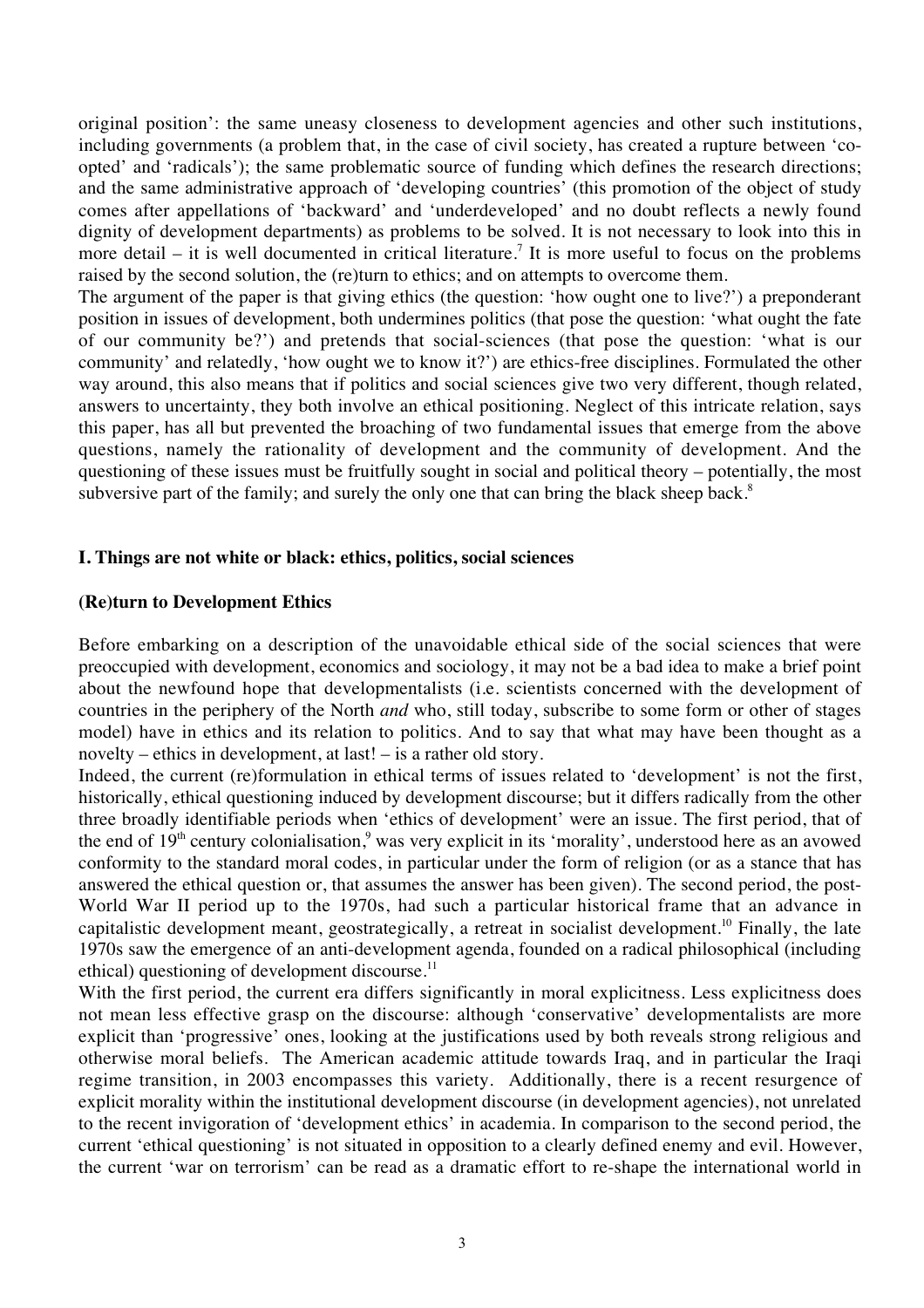terms of allies and adversaries, à la Huntington (development studies may be close to encountering the big cash amount again). Finally, by contrast to the third period, the current ethical questioning does not reject the idea of development as such.<sup>12</sup>

Keeping in mind that the millennium morality about development is thus less explicit, non-oppositional and non-radical, we can reformulate this more forcefully: it is indeed often by reverting to the political and intellectual times of crises that we can find out when 'ethics' seemed to jump back into, or even purportedly created, the debates around development.<sup>13</sup> Thus, for example, the famous Truman address when, according to Gustavo Esteva's imagery, the 'underdeveloped' were 'created', intervenes at the end of the Cold War, when a destroyed Europe must be reconstructed.<sup>14</sup> Similarly, the most recent series of ethical questionings spring up with the realisation that the continuing development practices are not bearing the expected results (even social theorists have heard about the *déboires* of the IMF and the World Bank in Africa, of the unforgivable cruelty of structural adjustment programmes and of their unforgettable failure); and that in fact, the mosaic of previous justifications for development aid does not longer hold – that a new mosaic must be put in place.

However, as we just saw, these recent ethical questionings do not put into doubt the idea of development altogether: on the contrary, they seek to find different justifications for it. This is not a minor problem for an 'ethics' that insists on its separation from its constituted object of study (or in the words that we used above: that has not foreclosed the answer to the question it poses).

In a short text significantly called 'le cache-misère de l'éthique' (that which hides the poverty of ethics), Castoriadis has equated, in dramatic and perhaps exaggerated terms, what he sees as a 'return to ethics' to individualism, the private sphere and a rejection of politics.<sup>15</sup> Before endorsing his main arguments, we need to note that we can raise objections to Castoriadis' dichotomy between all types of ethics and politics not only because of the too sharp individual/collective divide but also because, in contexts like this one, the presence of ethics often signals the possibility of a political questioning. In other words, on the one hand, we do not need to see 'individualism' and 'the private sphere' as the only possible expressions of human or personal autonomy, and thus we do not need to see this type of autonomy as a state that cannot coincide with social solidarity. And second, as this paper argued before, ethics and politics are intertwined and the presence of one always points to the presence of the other, even if the latter is neglected or hidden.

We nevertheless need to retain the emphasis Castoriadis places on two elements: the first one is an aversion vis-à-vis abstract universalistic individualist thought (a certain current of ethics) justified by the observation that human beings are social beings: our existences are moulded by their contexts. At the same time, he points out that 'ethics', or as we would preferably say: 'a particular type of ethics', may act as a waiver for individual and political responsibility. And we can well see the point: turning the political question ('what ought the fate of our community be?') into a merely ethical one ('how ought one to live'), not only increases the vagueness in the face of uncertainty, but it also effaces the major interrogation of the discussion: are *we* a community? And this element, as we will later see, has only been underlined by political and social theory.<sup>16</sup>

#### **Social Scientific Ethics**

Looking for the niches created by 'development ethics' in 'development theory', 'development economics' and 'development sociology' is a first step towards understanding that what we are talking about is politics and not *only* economics or sociology. It must be taken because, in a discussion like this (an academic discussion, and thus one that involves standards other than merely political), arguments derived from politics cannot directly be used *instead* of arguments based on a reflection on scientific disciplines. In the case of development studies, a reflection on scientific disciplines hinges on their ethical presuppositions. If we now take a slightly twisted cue from Castoriadis' analysis above, we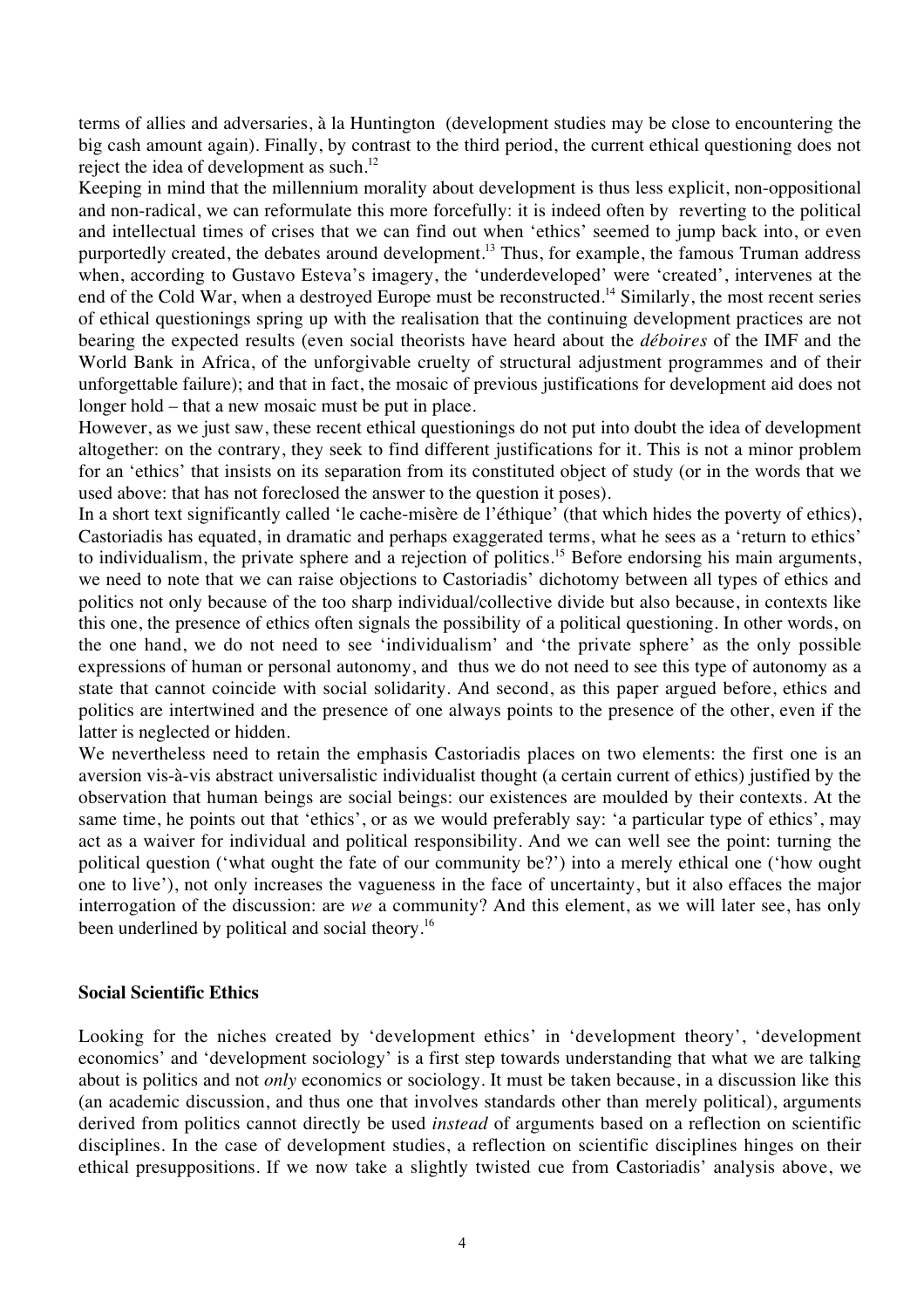immediately see how although ethics may well veil politics, it is only by means of a thin veil – one that covers sensitivity to the collective context: in other words, for our purposes, ethics is the quickest way to politics. And showing how ethically tainted development sociology and economics are (or: that they are not ethics-free disciplines) is thus a necessary step towards showing their political relevance. It is necessary but it is not sufficient: this unsufficiency can be remedied by the call to social and political theory of the second part of this paper.

The ethicality, as it were, of social sciences is most obvious in critique – in critical development thinking of the present. This is due to the above-mentioned coincidence between critique and crisis, a coincidence that allows ethical positions of exteriority to be occupied – but that seldom reverts to a direct political questioning. There is a big variety of typologies of current critiques of development (discourse): from the more traditional division of critical approaches between those that advocate for different ways of providing aid (pro-aid, interventionist) and those that refuse aid and claim it must be substituted by trade (trade-not-aid, market); to the division that Jan Nederveen Pieterse has drawn between 'alternative development' and 'alternatives to development'<sup>17</sup>; to Bob Sutcliffe's triptych of attacks on development: polarisation (the centre-periphery anti-imperialism critique), attainability (ecological/environmentalist critique) and desirability (the equivalent to Pieterse's 'alternatives to development' – what I would call radical critique)<sup>18</sup>; or, in a way that joins the more general debate in the social sciences and social and political theory, the divide among 'post-structuralists', critical theorists, and those that try to build simultaneously on the better insights of both of these poles<sup>19</sup>. Despite their diversity, all these critiques share one element: the existence, in each of them, of a normative (ethical) character that is an integral part of them - and that I take to be most obvious in the diverse criteria that are used to distinguish between these theories.

However, if the ethical character of the social sciences preoccupied with development is most acute in current formulations of critique, it has been there all along and with far-fetching consequences, in the past and in less critical versions.

To make this clear, it is possible to take a step out of 'development studies' and look at the use of ethics by 'International Relations'; a neigbouring discipline. In his groundbreaking discussion of International Relations as political theory, R.B. Walker tells us that although ethics in International Relations asks fundamental questions about the link between modernity and community, it is quite quickly dismissed as trivial, either because the world is how it should be (the 'modernistic' argument) or because 'how it is to be known' and 'how it should be' are understood to be separated.<sup>20</sup> Thus, 'questions about ethics are either deferred as mere theory and philosophy or simply subsumed into an account of the way the world is presumed to be'.<sup>21</sup> These observations may not completely fit the above discussion (in development studies, ethics is not dismissed anymore – and politics/activism and social-scientific knowledge do offer different answers to different questions, although not ever strictly separable), but Walker's observation is still precious insofar as the separation between ethics and 'non-ethics' is as strict as earlier and, of course, as unacknowledged. Unveiling the ethical presuppositions of accounts of how the world is, that carry in fact an ethical suggestion about how it should be, is a necessary step for discussion. As Walker says about International Relations, '[they are] a crucial site in which attempts to think otherwise about political possibilities are constrained by categories and assumptions that contemporary political analysis is encouraged to take for granted'.<sup>22</sup>

And in the context of this paper, 'attempts to think otherwise about political possibilities' is a political question – a question, as should now be clear, that can be posed after shedding light on its ethical version. There is thus, unfortunately, no good reason to not apply the same analysis to a reflection about development social-sciences and ethics.

Thus, with regard to the social sciences that were directly preoccupied with development, one may as well start with development economics; it is by far the discipline that kept itself most unencumbered from doubts of this sort. There are various accounts of the predominance of economics in the field of development as knowledge: indeed, development studies started out as '*de facto* development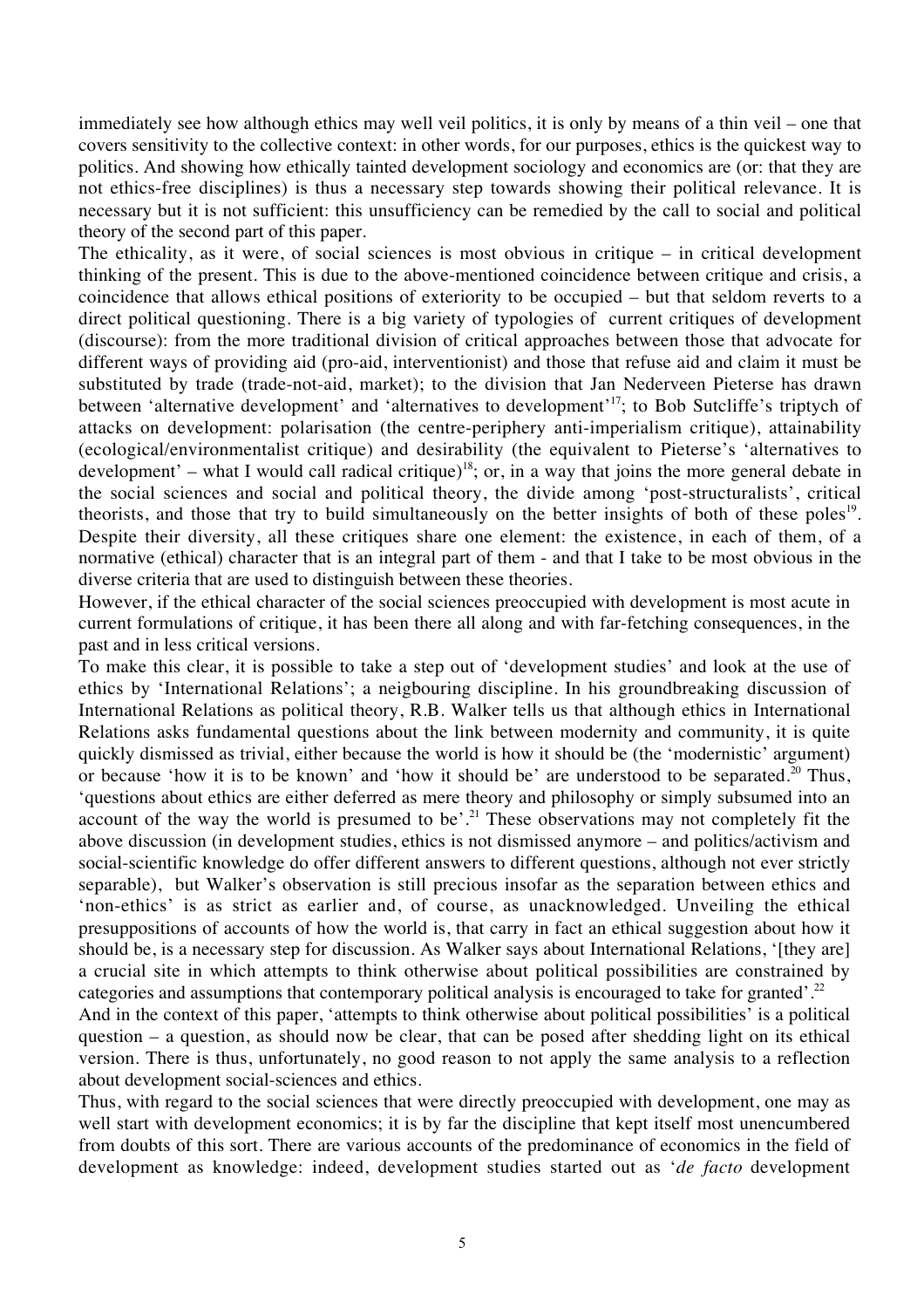economics'.23 Although Marxism was and has always been a serious challenger of the mainstream development economics, it was neoclassical economics that ended up dominating the discipline<sup>24</sup>; and it is concepts of neoclassical economics, such as efficiency, that still haunt developmental thought – and that point at its irrationality. Other contenders, structuralist economics or dependency theory, gained momentum at certain periods, particularly in the 1970s, only to lose it again later.<sup>25</sup> With very few exceptions (individual authors), the philosophical presuppositions of each of these economic currents all shared one fundamental and straightforward stance, that of *contempt*. Contempt is an *ethical* stance, since it answers the question of 'how ought one to live one's life?' by a negative assertion on 'the other's way of life': 'one ought *not* to live one's life like *this*'.

Albert Hirschman has told the story of 'the rise and decline of development economics': in the end, he says, development economics as a broad social-theoretical endeavour failed because it did not get rid of the colonisers' contempt towards the colonised: 'with the new doctrine of economic growth, contempt took a more sophisticated form: suddenly it was taken for granted that progress of [the developing] countries would be smoothly linear if only they adopted the right kind of integrated program…these countries were perceived to have only interests and no passions'.26 In a more recent article on violence, Des Gasper adopts this metaphor of interests and passions in the same direction – he shows how violence and suffering have been downgraded and denied through the economistic world-view and its reductionist conception of people.<sup>27</sup>

Thus, the discrediting of economics, whose simplifications were fully understood once they had done a lot of damage to the 'developing countries', is not an unimportant explanation of the rise of 'development ethics'. But at the same time, we now see how in fact, development economics was woven into a particular development ethics, one which spoke contentedly about the superiority of the 'developed' – one which pointed unambiguously to a certain, hierarchical, understanding of community.

The second social-scientific realm that was involved in development theorising, (macro)sociology, carried the same type of reductionism as far as community was – implicitly - concerned; and the same type of irrationality with regard to the 'logic' of societal 'progress'. Its two main tendencies closely followed the economics divide; and as with economics, different solutions were tried out that attempted to find third ways between modernisation (later transformed into rational choice/institutional) theory and (neo)Marxism.28 Although it was for a long time formally dominated by development economics, development sociology adopted not few of the assumptions that still underpin development thinking: in various guises, development sociology was assuming modernity and tradition to be clear cut and separated, and change to go in a certain direction. The implicit ethical foundations of these sociological theories range from the unequivocal preference for the "Western model" of the later diffusionism to the belief in superior societal forms of evolutionism, to the idea that structures (and institutions) count more than people's choices in the shaping of social life in structural functionalism.

Splitting 'development' from its 'ethics' fails to grasp the profoundly ethical roots of development discourse - in its modernisation, (neo)Marxist, or most current social-scientific versions. Instead of looking for stringent directions towards a happy ending in a usually edifying and universalising 'development ethics', we should turn towards those that have thought such directions impossible to give – and undesirable. Social and political theorising not centred on development *per se* (and thus, by definition, ignoring the black sheep position of development studies) has the immense advantage of asking questions that are disruptive – also of these very disciplines. It has the immense advantage of making a political questioning directly possible.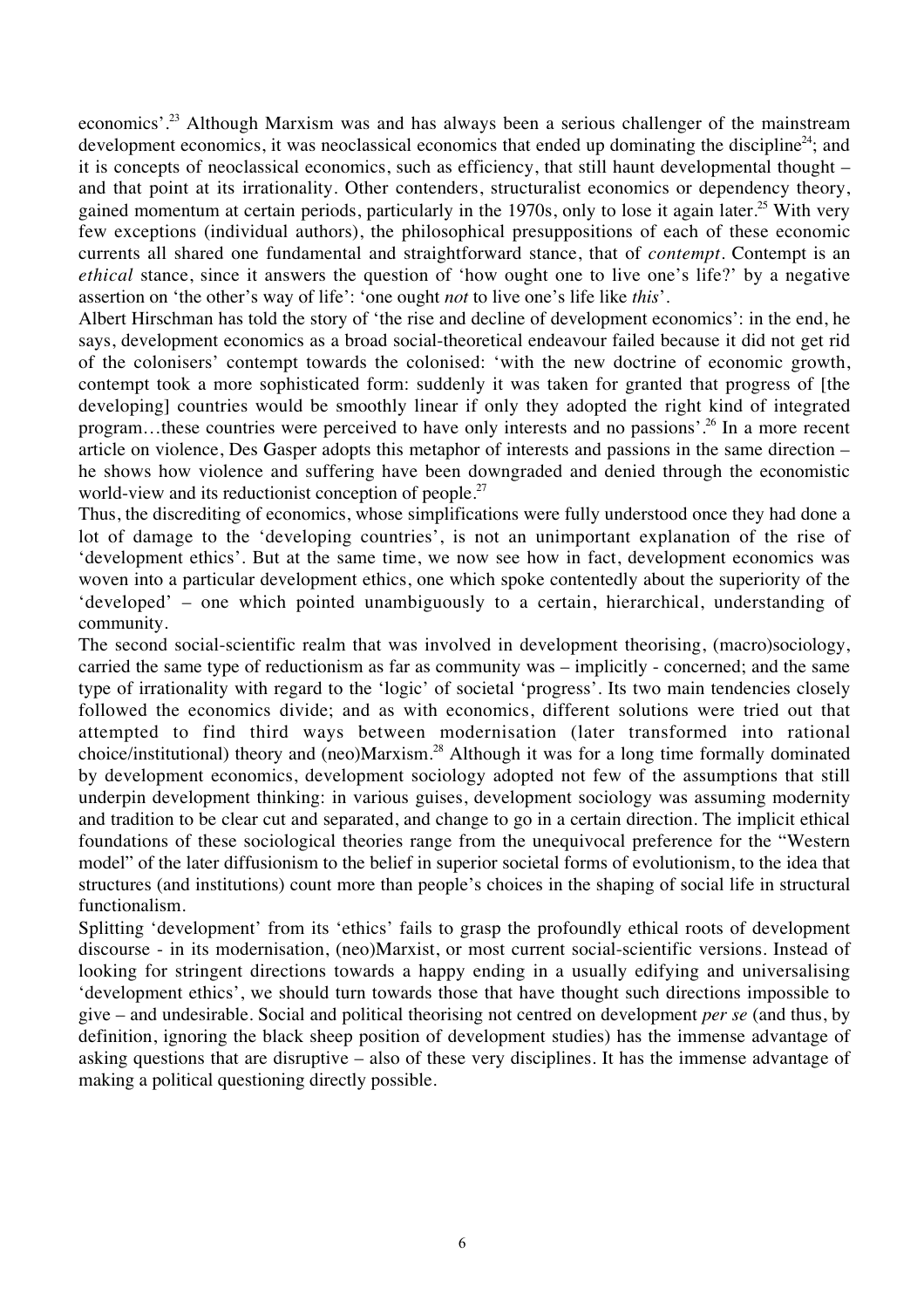## **II. How** *will* **we live? Rationality and community in development**

There are two fundamental themes that the supposed separability of ethics, development politics and social sciences prevents us from questioning. The first, and oldest, is the very (ir)rationality of development and it addresses development as a never-ending process. Although rooted in a philosophical critique, the (ir)rationality of development is a theme that is often, if unwittingly, encountered in the social sciences. To take an example already mentioned, a concept like efficiency that seems unquestionable in its oldest economic guise and that stands, precisely, for the epitomy of rationality becomes irrational when couched in political terms or in terms of the most urgent goal to be attained in development.

The second theme is the idea of community. Viewing development as a community is a political

necessity. It is a political necessity because it does three things at the same time: a) it underlines the ties that have historically been woven and are *there now*, and can therefore not be neglected or forgotten b) it therefore raises the crucial questions of responsibility and membership c) it takes in the paradox of every actual community, which is its inequality and d) attempts to find political ways in which this fundamental inequality can be superseded, thus opening up to the idea of community as imaginative creation.

Both of these themes are and can be convincigly addressed by social and political theory; both of them can form en effective critique to the spirit of development. Here is why.

Theorising on development has been more radically, if much less systematically, pursued under the general rubrics of social and political theory. A look to those writings in social and political theory that have included development in their reflection reveals a freshness and a capacity to challenge developmentalist clichés. But even social and political thinking that has not explicitly aimed (also) at development issues offers insights into a broader framework in which development discourses and practices must be understood*.* In fact, social theory and political theory alone have managed to contextualise ethical questions around development by inserting them into a broader interrogation on capitalism and modernity. Thinkers like Cornelius Castoriadis, Alain Touraine, or Zygmunt Bauman<sup>28</sup> have all looked at development at one point of time or another - although in very different ways - and it is in their writings that the most fruitful (in terms of 'development' issues) current trend in socialtheoretical thought has found inspiration. That their sometimes radical viewpoints have for a long time not managed to gain more generality as potentially devastating critiques of 'development' is part of the reason why the crisis in 'development studies' and discourse has not come to a satisfactory end.

These thinkers have dealt with the two aforementioned fundamental questions in development – namely its 'rationality' and 'the reason for helping/giving', a fundamental characteristic of the community. In other words: 'why should anyone wish to develop' and 'why should anyone wish to help someone else develop/why should anyone want others to develop'. Although both of these questions are profoundly ethical - in that they ask, at different levels, what ought to govern human conduct -, they are questions that are formulated in a particular manner under the eras of modernity and capitalism: here, we may hint at the question of irrationality of capitalism, a never-ending accumulation process, as the one that touches on the rationality of development; and to the tandem of mastery and, in particular, autonomy, the double characteristic of modernity, as the one that touches the community of development.

## **Development's (Ir)rationality**

Cornelius Castoriadis' formulation of a critique of development on the basis of its irrationality is the most acute. In an article first published in 1976, Castoriadis effectively challenges the premises of a rational path to economic growth, on which the idea of development is based, and more generally of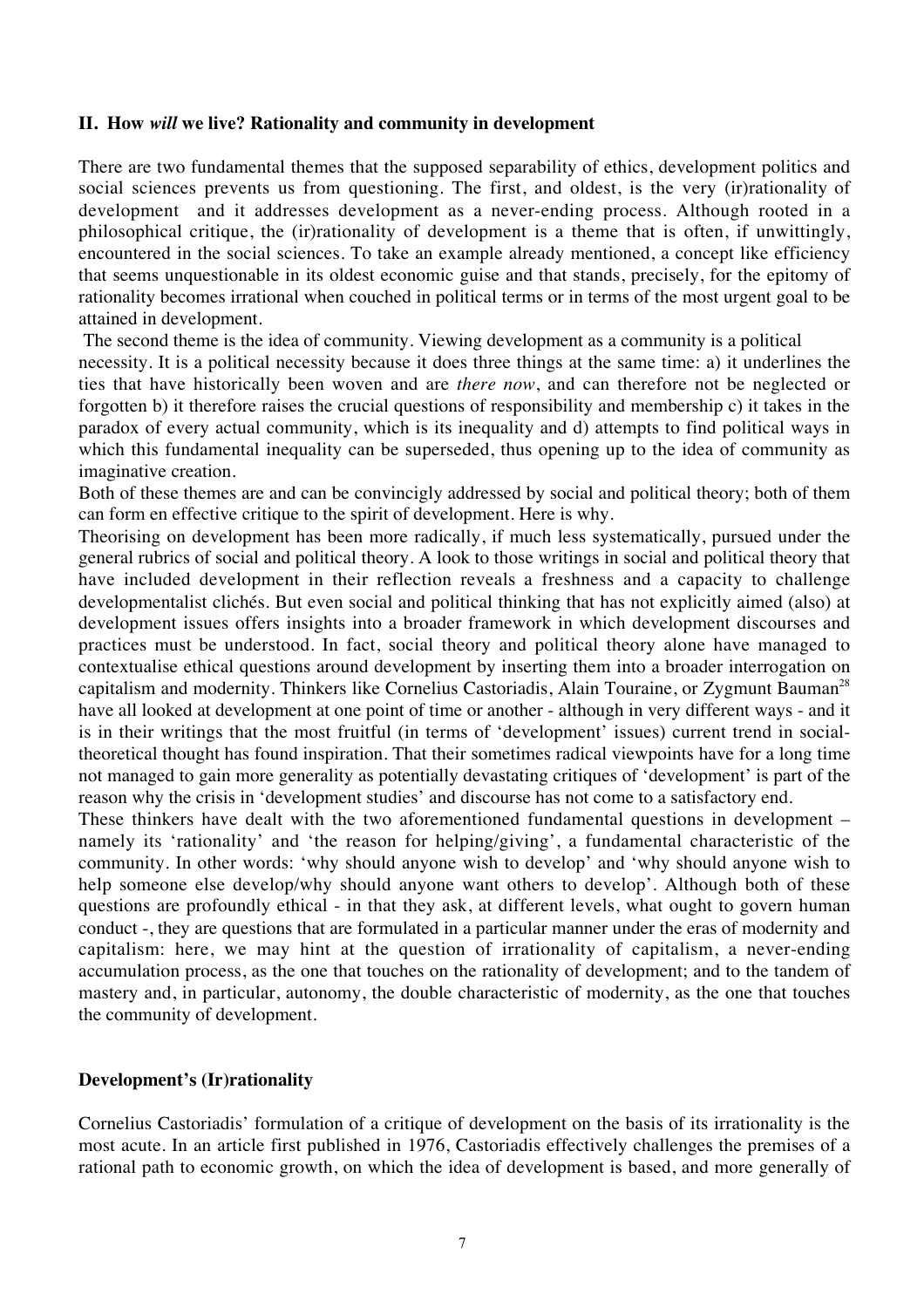the rationality of the idea of unlimited progress<sup>29</sup>. He starts by defining development as the process of achieving or actualising what was previously in a virtual state, a process implying the determination of a 'maturity' (that can be reached or, in other words, that is already present as potential in what will develop) –i.e. of a *determined* state that *exists*. Castoriadis then shows that, by contrast, the present understanding of development is devoid of any such determination of a 'mature' point that must be reached in order for something to become 'developed'. Present-day 'development', being the expression of the injection of the idea of the infinite into the social-historical world, seeks to exit from all finite states in order to attain ever renewable states (an observation linked, if only implicitly, to Castoriadis' critique of capitalistic accumulation). $30$ 

To this observation, a second one is crucially added: the absurdity of the idea of total mastery over things. Technique and its mastery is an important component of development discourse (and mastery as such is a constant theme of Castoriadis' theorising of modernity). It leads to absurd results when it purports to be total: thus, development is based on the fallacy that a constant acquisition of more power, in particular, whether political, economic, or scientific - does not suffer limits. But as Castoriadis underlines, no technical improvement can avoid the risk of being used in a direction opposite to that originally planned: more power is less power and it is also anti-power. It becomes clear that not only is development less rational than is usually thought because of its strive for control that can annihilate it, by turning against it, but it is also absurd in the never-ending process that it creates.

The Castoriadian critique has been succeeded later by other authors' writings, in particular following his suggestion to deconstruct (though he would never have used that word) the myths that prevent the coming about of a different human society.<sup>31</sup> These authors are not all directly inspired by Castoriadis, and are often less elegant or stringent in their approach. The observation that there are by now *topoi* of anti-development discourse and that those that criticise development discourse produce a discourse in its own right does not seem to strike a lethal blow to this 'anti-development discourse'.<sup>32</sup> Indeed, it seems quite natural that writers inspired by the same type of objections to the mainstream discourse will have developed their own 'discourse'. Moreover, in the realm of 'development studies' (if these works still belong there), it is this current that comes closer to an effort of allying empirical observation with social and political theoretical insights as well as explicit ethical questioning. In this sense, these authors have not only uncovered that the social sciences are political philosophy applied, $33$ but they have also attempted to both hang on to the possibilities proper to the social sciences and simultaneously re-discover political philosophy as such. It is, indeed, the ongoing interrogation on development's rationality that brings back together ethics, politics, and the social scientific endeavour.

It is also this interrogation that leads us to ask the question of the community of development. Because, on the one hand, the (ir)rationality of development has more practical consequences than its mere analytical uncovering may lead to assume. Indeed, it is the – most often, very successful - imposition of the idea that development is perfectly rational (indeed, the most rational way to…development) that makes development unchallengeable. But once 'rationality' is challenged in one or the other manner (as the appanage of 'Western' thought or as one among other ways of communicating with people or as a non-priority in the face of other urgencies), then the premises on which understanding and living development stand are challenged: the commonalities that were heretofore thought to be inevitable are shattered.

On the other hand, having said this - that development is ultimately irrational - leaves us lacking a constructive reappropriation of the problem and only solves, to an extent, an analytical problem (occurrences that often go together). In other words, if the black sheep is to reintegrate the family, saying that it is mad or that it does not exist is not more felicitous than having big amounts of money shoved on it so that it stops bothering us.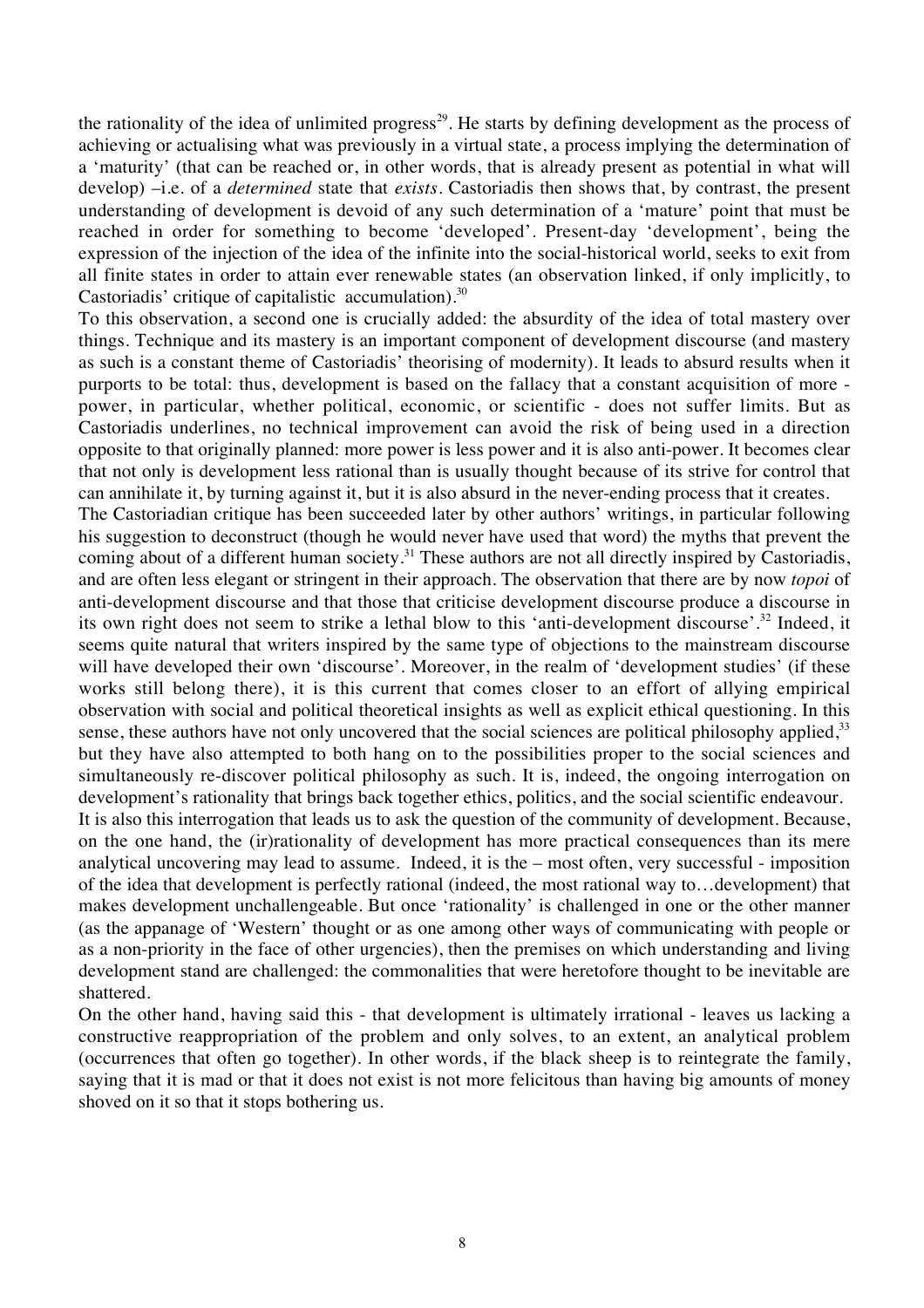## **The Community of Development**

The best way to root the analytical conclusions on firm social and political ground is to suggest that development (discourse) creates a community – and that this community is profoundly unequal. Such a view does not presuppose a community as pre-existing closed 'space'. We may again here use Castoriadis' words: the community (or world in common) that is envisaged here is one that is selfinstituted, also in the present. This means that what happens to this community is by no means predetermined; that its space is malleable and its inequality avoidable.

In this perspective and to come back to terms of the introduction, it is possible to see development as seeking to answer the profoundest uncertainty of a future world lived in unequal conditions – alarming for security reasons for some, intolerable because of poverty, oppression, sickness for others: it creates a community between 'developed' and 'developing'. However, in its present form, development cannot achieve some of the basic requirements of a common world, and this, while there already is one (and this is why analytical solutions are never enough).

Indeed, the first paradox of development is that as long as it condones itself, in the view of achieving equality of conditions in this unequal community (in the form of interminable stages to be reached), it condemns the members of that community to perpetual inequality. Thus, development's irrationality goes hand in hand with its creation of a community between the less and more developed: the very words that we use to characterise members of this community are witnesses to this.<sup>34</sup> This paradox is more than a mere witticism; it contains the seeds of tragedy: from the moment we uncover this, one question looms larger than all. What are *we* to do with the developing countries? Once their relation to the developed countries is revealed to be bogus, should *we* send them home, so to speak? What would that home be, in a world fashioned to a great extent by what we used to call 'the West'?

Insights about what makes a community must be sought to answer this: social and political theory are there to provide us with them. What those insights show us is that there will always be a paradoxical situation in the making of a community, but that it is possible – if we acknowledge that a community is what we are talking about – to try to overcome them.

Michael Walzer's view of community as a good to be distributed offers two crucial ideas for thinking the development community. The first concerns the element of *mutual aid* that Walzer identifies as constitutive of the community.35 The second insight is that the distribution of community is decided from its inside, from within it. "The community is itself a good – conceivably the most important good – that gets distributed. But it is a good that can be distributed only by taking people in, where all the senses of that latter phrase are relevant: they must be physically admitted and politically received. Hence, membership cannot be handed out by some external agency; its *value depends upon an internal* decision".<sup>36</sup> This is very important to an understanding of what is considered 'domestic' in this relation and what 'external'<sup>37</sup>; to a critique of who decides who can come in the community<sup>38</sup>; to an interrogation of the imaginary sources of the duty to give in the community (vocations).<sup>39</sup>

These are all questions treated under the registers of redistribution and recognition in social theory. In these terms too, to leave these issues unturned in the case of development is to overlook how the common world it creates deals with its inequalities. Because redistribution and recognition are two different but interrelated senses of justice; they make sense only in the (formal) framework of the community – by this token, they are specific answers to uncertainty. In other words, on the one hand, redistribution is a very classic understanding of social/distributive justice; it is there to protect those who *have* less in the community, to erase partly their uncertain future: in our case, the developing countries. But certain forms of redistribution loosely understood do nothing but enhance the existing inequalities: in our case, the existing form of development community.

The consequences for the development relations of such an understanding of community are quite clear. First of all, including/excluding 'others' or strangers in a development community must be seen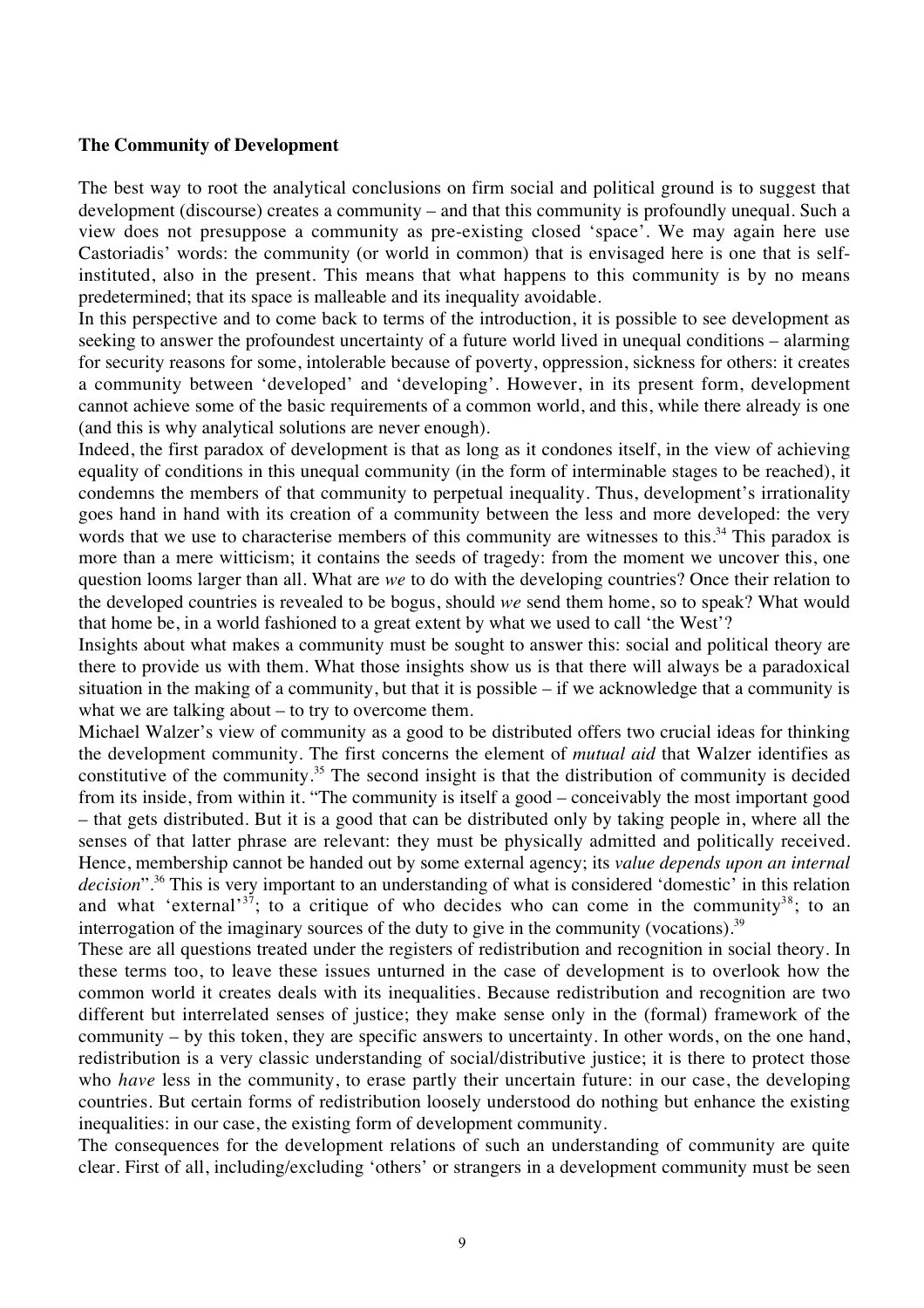not (only) as a matter of circumstances, structural changes or economic performance but primarily as a matter of (political) *choice*. Second, the mere 'aid' given from one part of the community to the other must be understood to be pointing at a sense of community when it is deemed to be 'mutual'. This takes place through references to interdependency, partnership etc., as is currently the case in the European development discourse, for instance. In fact, the reciprocity of European-African relations has particularly been stressed either by the African 'dependentistas' addressing the Europeans or by Europeans addressing their internal public opinion. Whether a true 'mutuality' of aid is possible - given income inequalities - is not irrelevant but it is a question that must be posed only after the following is established: that, as Walzer admits, every community is somehow a welfare state and if there is not strictly speaking redistribution, there is always distribution.<sup>40</sup> With this remark, Walzer suggests that although 'mutual aid' – one of the foundations of the community – and 'redistribution' are opposites, they are both to a certain extent inherent in the community.

 On the other hand, recognition is there to protect those who *are* (perceived to be) lesser in the community (again: the developing countries) – it is thus also a form of distributive justice, if social respect is seen as a good to be distributed.<sup>41</sup> And here too, more than for redistribution, development has a very long way to go.

In the end, these are all questions that point an accusing finger to the vast majority of development relations. For indeed, who else than the 'developed' instigates, creates and chooses to continue or discontinue relationships of aid?<sup>42</sup> And if this question is only rhetorical, then we must proceed to accomplish a 'double movement' – one towards the explicit acknowledgment of responsibility by the 'developed', a responsibility painted in the colours of solidarity – and one, seemingly opposite, that attempts to found this solidarity in the others of the 'developed'. But this is another story, the long story of a different black sheep.

.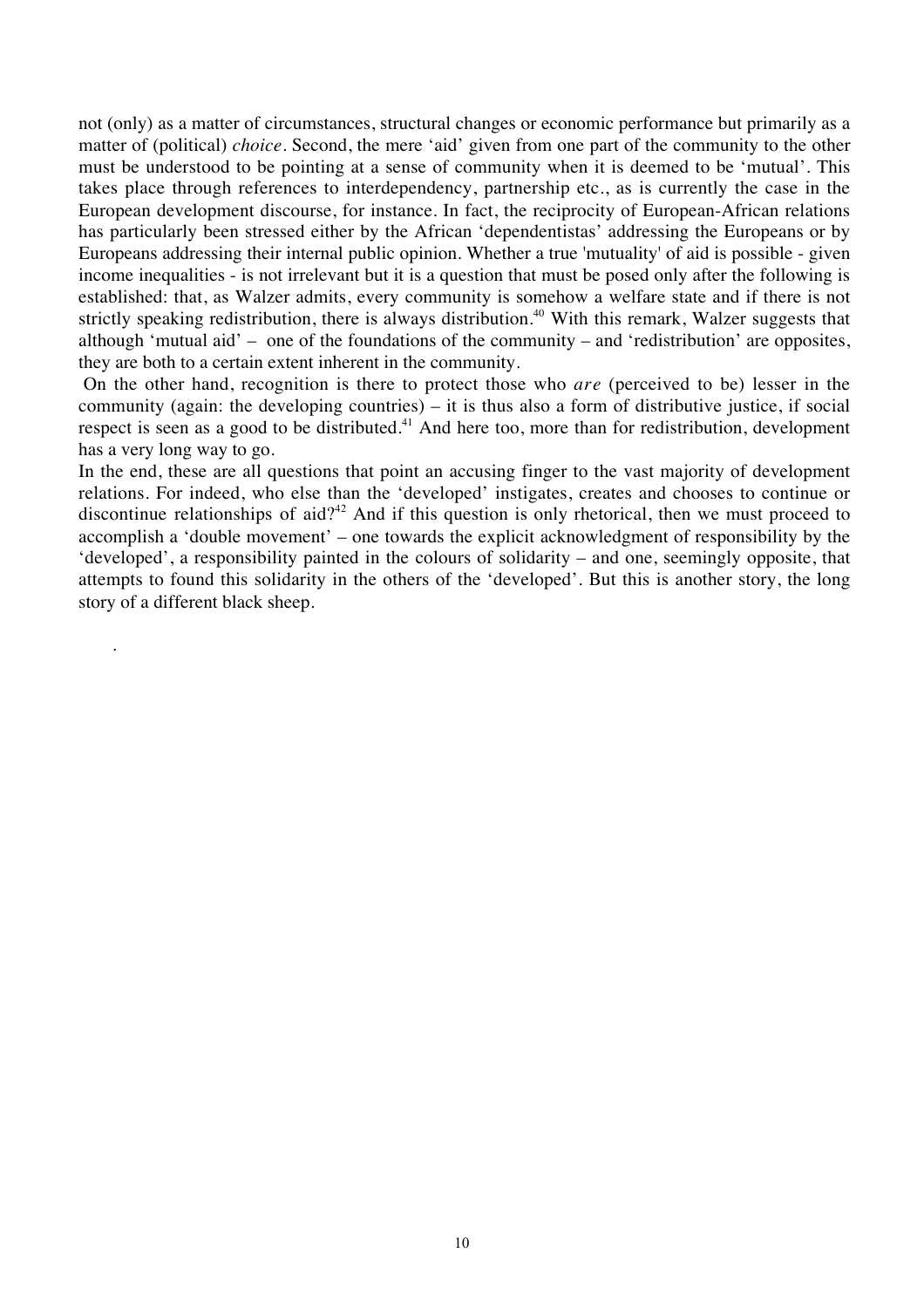#### **Notes**

<sup>1</sup> I would like to thank two anonymous reviewers for their suggestions.

<sup>2</sup> In a lucid appraisal of the position of development issues in academia, Anna Dickson says: 'Development has been consigned to the realm of low politics , except when the international order, as it has been constructed, is threatened. Thus, the Third World is studied, not so much for its substantial contribution to that order, but as a potential destabilizer of world order. This conservative disposition permeates much of IR and has led to a particular and exclusive view of the international order which effectively excludes 85 per cent of the world population". Anna Dickson, "Development and International Relations" in *International Political Economy*5: 2 (Summer 1998): 362-377.

<sup>3</sup> I am talking here about 'development theory', in particular, that is, the organised and institutionalised scientific efforts of theoretically mapping problems and solutions of development; the antecedents of this must, however, be sought in the  $19<sup>th</sup>$ century. See M.P. Cowen and R.W. Shenton, R.W, *Doctrines of Development* (London: Routledge, 1996).

4 The 'impasse' is David Booth's expression in David Booth "Marxism and Development Sociology: Interpreting the Impasse", *World Development*, Vol. 13, No. 7. For a somewhat mellower view, see David Booth (ed.) *Rethinking Social Development, Theory, Research and Practice* (Essex: Longman, 1994 ). From another perspective, Ronaldo Munck explains how this 'impasse' was nothing else than the discredit of neoMarxism and the retreat towards the old modernisation paradigm, due to the confusion of 'radical' and 'Marxism' (hence dependency was understood as in a Marxist lineage) and to the belief that Marxism was absolutely opposable to the modernisation paradigm. See Ronaldo Munck, 'Deconstructing Development Discourses: of Impasses, Alternatives and Politics', in Ronaldo Munck and Denis O' Hearn, *Critical Development Theory:Contributions to a new paradigm*, (London: Zed, 1999). For similar views on the 'impasse', see David B. Moore, "Development Discourse as Hegemony: Towards an Ideological History – 1945-1995", in David B. Moore, and Gerald J., Schmitz, (eds.) *Debating Development Discourse: Institutional and Popular Perspectives* (London: Macmillan, 1994).

<sup>5</sup> Colin Leys identifies five main theoretical responses to the problem of development theory facing a changed world, 'apart from neoliberalism': - the theoretical impasse, to be overcome by better concepts – eclecticism as usual – further evolutions of dependency theory – neo-institutionalism – renunciation of commitment to development. See Colin Leys, *The Rise and Fall of Development Theory*, (Bloomington: Indiana University Press, 1996). But: the 'delinking' advocated by some currents of 'dependency theorists' can be seen as quite close to the rejection of development – it is the rejection of a certain development: the location of 'post-development' advocates in Latin America is an indicator, e.g. Arturo Escobar "Beyond the Search for a Paradigm? Post-Development and beyond" in *Development,* Vol 43, n 4 (2000): 11-14.

<sup>6</sup> Of course, other influences, such as Amartya Sen's approach, or Marxism are also perceptible and even, sometimes, significant.

<sup>7</sup> Examples of incisive such critiques are: Moore, op.cit; and, in particular concerning development economics, Alice Sindzingre, '"Truth", "Efficiency", and Multilateral Institutions: A Political Economy of Development Economics", paper presented at the conference "Towards a New Political Economy of Development: Globalisation and Governance", Political Economy Research Centre, University of Sheffield and the Centre for the Study of Globalisation and Regionalisation, University of Warwick, Sheffield, 4-6 July 2002.

<sup>8</sup> 'Political and social theory' are always mentioned together in this paper, not least because of the difficulty in characterising certain authors as exclusively belonging to one or the other type of thinking, but also because the paper's stance advocates switching viewpoints.

<sup>9</sup>That we can somewhat roughly/symbolically date with the 1884-85 Berlin Conference that formalised the second European descent on Africa into a neat territorial division – still visible on the map. On the impression that Africa was a vast blank territory both then for Europeans (for a famous example, see Conrad's *Heart of Darkness*) and later, for Africans at the moment of decolonization, the classic is Edward Said, *Culture and Imperialism* (NY: Vintage, 1993). 'Berlin' was less homogeneous a result than was often presented – there were very distinct British, say, or French or German commercial startegies; and the agreements signed there were after some years altered. For the commercial aspect, see Hélène d'Almeida-Topor and Monique Lakroum *L'Europe et l'Afrique. Un siècle d'échanges économiques* (Paris, Armand Colin,1994).

 $10$  For accounts of this period, see Moore, op.cit, and Leys, op.cit.

<sup>11</sup> See, for a rare renewal of this type of critique, the work of Arturo Escobar. For example: Arturo Escobar, "Discourse and Power in development: Michel Foucault and the relevance of his work to the Third World", *Alternatives* X (1984-85); Arturo Escobar, "Imagining a Post-Development Era" in Jonathan Crush (ed.), *Power of Development*, (London: Routledge, 1995); and Arturo Escobar 2000, op.cit.

<sup>12</sup> Des Gasper's classification offers a good overview of the field in chronological-conceptual lines. He identifies three 'stages' of development ethics: the first stage 'reacts to and reflects on problems and horrors of development and nondevelopment, capitalist or socialist, and puts forward views of human interests, rights, duties and dilemmas'. This stage is focused on the 'meaning' of development and concepts used in development discourse: one of its main proponents is Goulet. The second stage of 'development ethics' 'tries to refine and relate different principles and build systematic theoretical alternatives'; and its representatives are Amartya Sen, Martha Nussbaum and Onora O'Neill. But according to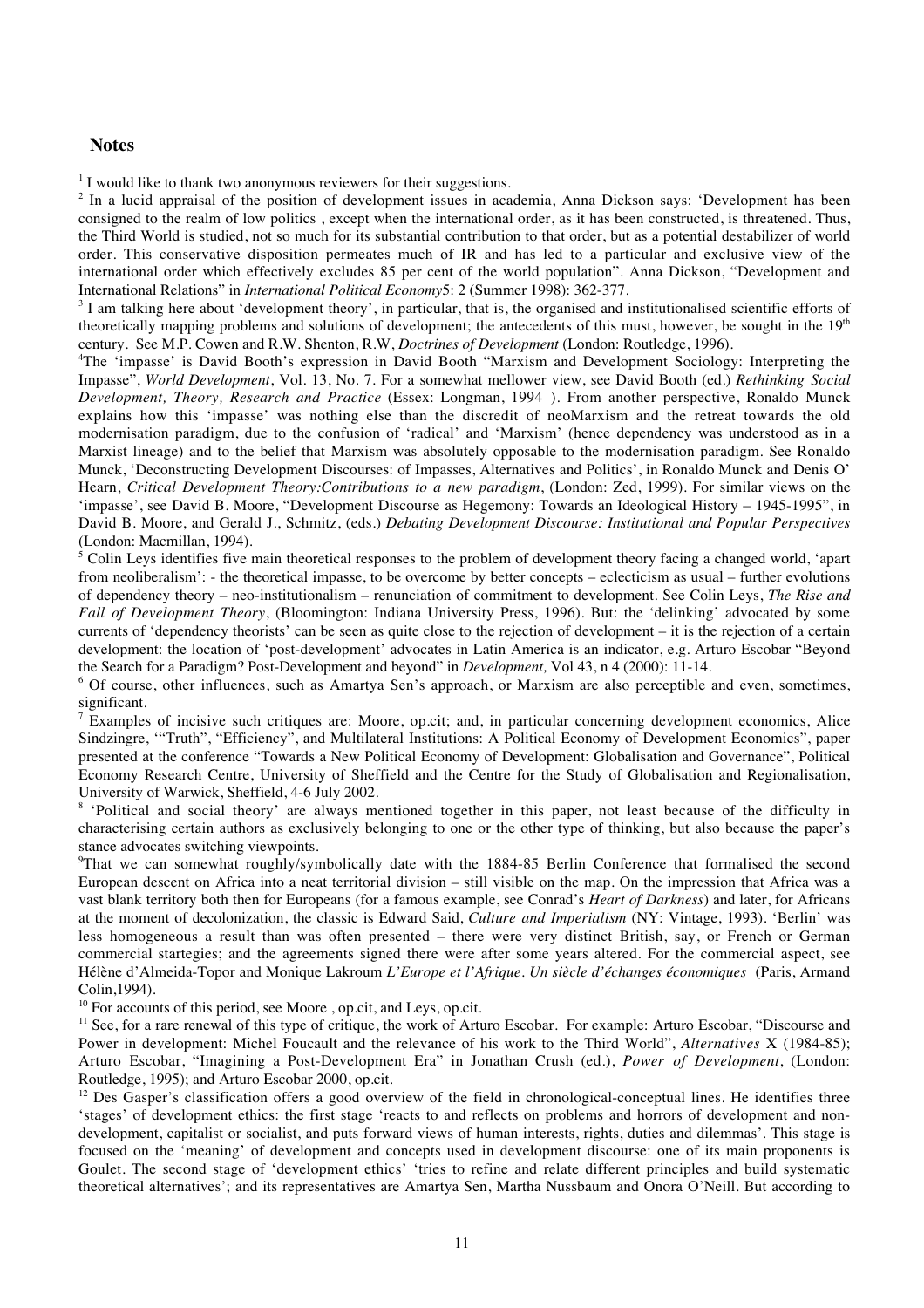Des Gasper, a third stage is also needed which looks to 'the real worlds of practice and compromise'. See Des Gasper "Culture and Development Ethics: Needs, Women's Rights, and Western Theories" in *Development and Change*, Vol. 27 (1996), p. 629.

<sup>13</sup> On the relation between critique and crisis, see the introduction of Reinhart Koselleck, *Critique and Crisis: enlightenment and the pathogenesis of modern society* ( Oxford: Berg, 1988).

<sup>14</sup>Gustavo Esteva 'Development' in Wolfgang Sachs (ed.), *The Development Dictionary* (London: Zed, 1995), p. 6.

<sup>15</sup> See Cornelius Castoriadis, "Le cache-misère de l'éthique" in *La montée de l'insignifiance*, *Les carrefours du labyrinthe IV* (Paris: Seuil, 1996).

<sup>16</sup> In other words, applying this to the current ethics means that: the lack of self-reflexivity of such development 'ethics' is mirrored in the fact that its institutionalised mainstream is liberal universalist: efforts to render its liberalism more 'substantive' and context-bound are ultimately impeded by its insistence on an abstract, universally valid concept of justice.

<sup>17</sup> Jan Nederveen Pieterse, "After Post Development" in *Third World Quarterly* Vol. 21 (2000): 175- 191.

<sup>18</sup> Bob Sutcliffe, "The Place of Development in Theories of Imperialism and Globalisation" in Munck and O'Hearn, op. cit.

<sup>19</sup> E.g. Boaventura de Sousa Santos, "On Oppositional Postmodernism", in Munck, and O'Hearn, op.cit.

<sup>20</sup> R.B.J Walker, *Inside/Outside: International Relations as Political Theory*, (Cambridge: Cambridge University Press, 1993).

 $21$  Ibid: 55.

 $^{22}$  Ibid: 5.

<sup>23</sup> John Cameron, "Kant's Categorical Imperative as a Foundation for Development Studies and Action" in *European Journal of Development Research* (1999) Vol. 11, No 2.

<sup>24</sup> John Brohman, "Economism and critical silences in development studies: a theoretical critique of neoliberalism" in *Third World Quarterly* (1995) Vol 16, No 2.

<sup>25</sup> Colin Leys, however, sees a renaissance of dependency theory in the 1990s. See Leys, op.cit. For a brief but enlightning presentation of these movements before the 1980s, see Kevin P. Clements, *From Right to Left in Development Theory. An Analysis of the Political Implications of Different Models of Development* (Singapore, Institute of Southeast Asian Studies: 1980).

<sup>26</sup> Albert O. Hirschman, "The rise and decline of development economics" in Albert O.Hirschman, *Essays in Tresspassing*, *Economics to Politics and Beyond* (Cambridge: Cambridge University Press, 1981), p. 24.

 $^{27}$ To such analyses, it is possible to object that on the contrary 'developing countries' have been often pictured as the 'emotional' counterpart of the ('rational') developed ones and that they are thus depicted as overwhelmed by their passions regardless of their interest. However, the main point, one which insists on the simplifications operated by economics, is valuable. Gasper 1999, op.cit.

 $^{28}$  This is a simplification: as Leys (op. cit) points out, the most virulent critiques of neoMarxists

were Marxists *tout court*, for instance, and the current debate within institutionalism speaks of a more complicated situation.

<sup>28</sup> See Cornelius Castoriadis, 'Reflexions sur le "développement" et la "rationalité'" in *Esprit* (1976) No 5; Alain Touraine, *Pourrons-nous vivre ensemble? Egaux et Differents* (Paris: Fayard, 1997): 219-226; and Zygmunt Bauman 'On Universal Morality and the Morality of Universalism' in *European Journal of Development Research* (1998) Vol. 10, No 2.

29 Castoriadis, ibid.

<sup>30</sup> Cornelius Castoriadis, 'La rationalité du capitalisme' in Cornelius Castoriadis, *Figures du Pensable, Les Carrefours du Labyrinthe VI* (Paris: Seuil, 1999).

 $31$  The critique of development as a myth is an intellectually enticing one. But such a denunciation misses the exceptionality of development's justification in terms of rationality. As Castoriadis remarks with regard to capitalism, 'le capitalisme est le premier régime social qui produit une idéologie d'après laquelle il serait "rationnel". La légitimation d'autres types d'institution de la société était mythique, religieuse ou traditionnelle' Castoriadis, ibid: 66. So, to credibly attack 'development', one must attack its claim to rationality rather than its mythical essence. In other words, precisely because development (or capitalism) poses itself as the ultimate dissolver of myths, an analysis of it in terms of myth runs counter to its objective. Additionally, since the academic analysis itself uses the 'rationality' tool, denunciation aimed at development's foul play in the same field of rationality, seems more plausible than a denunciation in terms of myth.

<sup>32</sup> But if it is not lethal, this observation points at an unavoidable loss of radicality engendered by repetition and banalisation. In other words, the emergence of an anti-development discourse in its own right loses the potential of Castoriadis' unique critique. It is then more disturbing (and perhaps more accurate) to think of this anti-mainstream discourse as indeed belonging in fact to the 'mainstream discourse' – much as capitalism and critique belong together – instead of marking a radical, and thus irreversible, obstacle to development's propagation. One can find a list of authors, who are critically reviewed, and who write in this direction in Des Gasper 'Essentialism In and About Development Discourse' in Raymond Apthorpe and Des Gasper, (guest editors), 'Arguing Development Policy: Frames and Discourse', *European Journal of Development Research* (1996) Vol.8, No. 1: 170.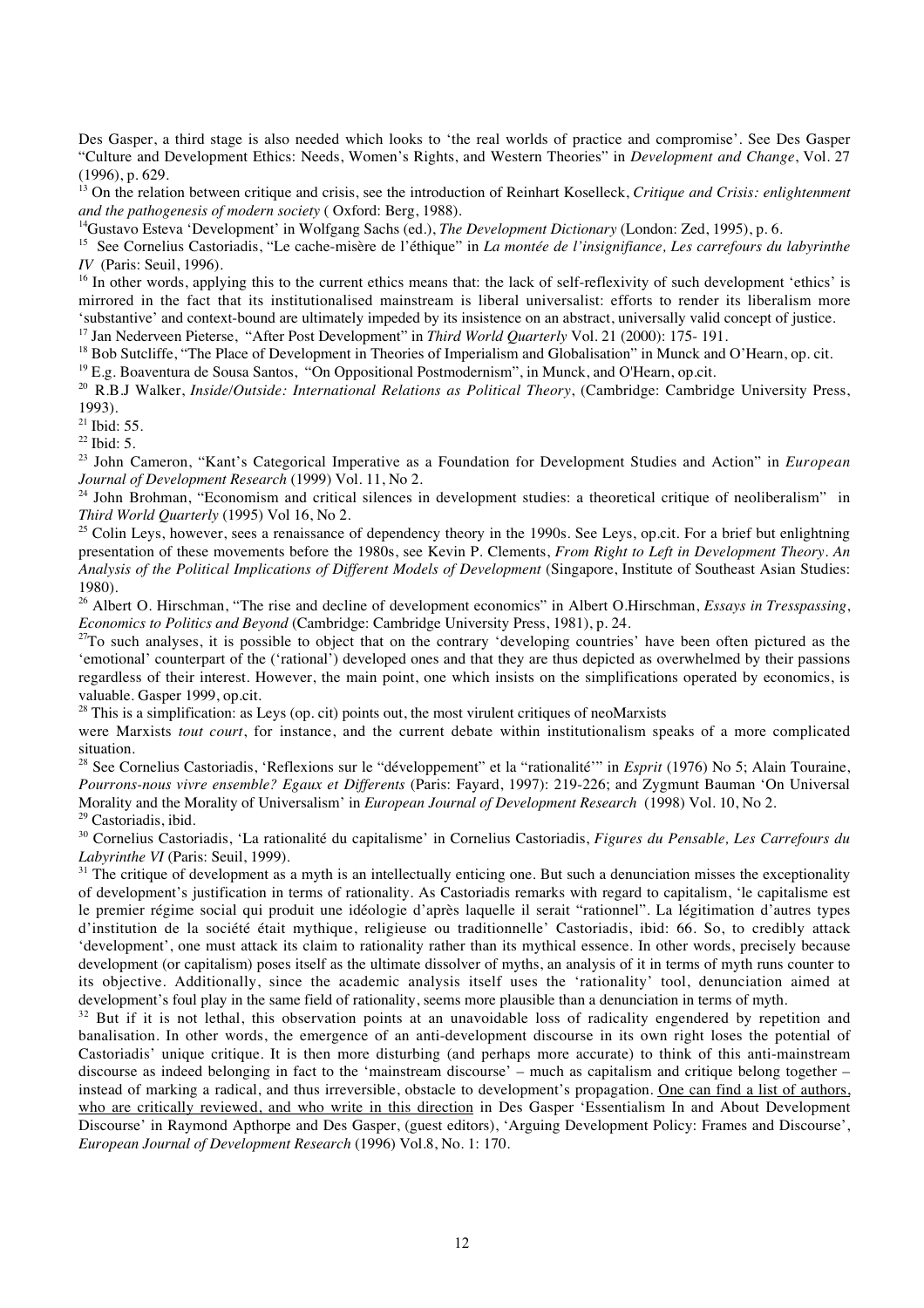<sup>33</sup> The expression is Peter Wagner's in 'Certainty and order, liberty and contingency. The birth of social science as empirical political philosophy' in Johan Heilbron, Lars Magnusson, and Björn Wittrock (eds.), *The Rise of the Social Sciences and the Formation of Modernity* (Dordrecht: Kluwer, 1998).

<sup>34</sup> To start immediately with a possible change, it has been suggested that instead of talking about 'poor', we should talk about 'impoverished', instead of marginal, about 'marginalized', instead of victims, about 'victimised', etc., formulations that points at responsibility. See Boaventura de Sousa Santos, *Toward a New Common Sense: Law, Science, and Politics in the Paradigmatic Transition* (NY: Routledge, 1995), p. 353; and Rajeev Patel, *Resistance in a time of fascism: Solidarity, feminism and global capital from Zimbabwe*, (Ph.D. Dissertation: Cornell University, 2002). Additionally, the historical reappropriation of another element of community by development discourse betrays the same irrationality. The community of development discourse, following Hegelian inspiration, is one of 'interdependence'. Although the word is currently used in a distinct effort to depict equality in the relations between the developed and the developing countries, it has roots in a conceptualisation of master- slave relationships. According to the Hegelian vision, the master is at least as dependent on the slave as the slave on the master. In fact, the master is deprived of the slave's satisfaction of being able to change reality through work. Thus, there is an interdependency between the powerful and the powerless. If it is in Marx himself that we must locate the first use of this idea with regard to the relationship between colonisers and colonised (see Shlomo Avineri, [ed.] *Karl Marx on Colonialism and Modernization,* [New York: Doubleday & Company, 1968]), the intellectual development movement that most explicitly found its inspiration there was the Latin American 'dependencia'. But in a twist, the 'dependentistas' insisted on Latin America's dependence situation vis-à-vis the capitalistic centre. Inheriting this understanding, the current development discourse emanating hastily adds 'inter' to 'dependency' without realising that it comes back to a formulation that was originally set up to denounce inequalities.

<sup>35</sup> Indeed, if we look at the development discourse of the EU towards the ACP countries, mutuality of 'giving' (help, aid, debt, exchange) is present as a crucial justification of the very existence of the community.

36 Michael Walzer, *Spheres of Justice* (Oxford: Martin Roberston, 1983), p. 29, my emphasis.

<sup>37</sup> We may reflect on this division between domestic and external (or insider/outsider) at both the global 'social' level and at the international 'political' level. In the first case, Zygmunt Bauman's writings are interesting, as they deal with the abandonment of the old type of community. The new, 'postmodern' community that Bauman describes is a community of the thinnest efforts, of the lowest engagement, and of the fewest long-term commitments – in fact, it is a community where 'ethical responsibilities'do not have a place. Such a thin community is possible because of the *likeness* of its members. Those who do not belong to these like-minded, who happen to be the most flexible and the best endowed in financial and educational terms, are left behind in a community of their own, the community of the weak. The main problem of such conceptualisation is the 'victimization' of the weak and, equally importantly, the refusal to conceive of a common world. But it offers a clear picture of what exclusionary politics can be. See Zygmunt Bauman, *Community, Seeking Safety in an Insecure World,* (Polity Press: Cambridge, 2001).

To Zyg,unt Bauman's foreboding (that concerns a global 'social' level) can be added R. B. J. Walker's particular reading of international relations theory. Indeed, according to the latter, development can be seen as one of the consequences of the relaxation of an exclusionist logic within the state sovereignty framework. To make this clearer, we must first of all see that 'the principle of state sovereignty did not appear out of thin air. It embodies a historically specific account of ethical possibility in the form of an answer to questions about the nature and location of political community' (Walker, op. cit, p. 62) In the discipline of international relations, the object of Walker's study, 'state sovereignty' serves as that principle which makes international relations, 'IR', precisely just *relations* between states (anarchy) and not a *community* between states – a community being equivalent to politics (the space and time where they can be discussed): in other words, sovereignty serves to establish an outside and an inside (also in 'disciplinary' terms). But if this division of inside/outside or inclusion/exclusion is relaxed, there appears the reverse temptation of moving from anarchy (a division exists) to community (no division), from particularistic (the nation-state claim to sovereignty) to universalistic. This second temptation often takes a temporal form: development for instance, or a linear history, or progress.

Finally, bringing these separated levels close to the idea of the community between developed and developing shows how pervasive development discourse is; and as far as the European case is concerned, how it is impossible, as much as the European Union may have wanted it, to consider the Lomé Conventions (multilateral contracts binding the EU with the ACP countries for almost thirty years) an exclusively 'domestic matter'; and how it is impossible, now that the community is wished away, to consider that these relations are prey exclusively to uncontrollable 'global' forces.

<sup>38</sup> Later on, Walzer says: "[W]e who are already members do the choosing, in accordance with our own understanding of what membership means in our community and of what sort of a community we want to have....But we don't distribute [membership] among ourselves; it is already ours. We give it out to strangers. Hence, the choice is also governed by our relationships with strangers – not only by our understanding of those relationships but also by the actual contracts, connections, alliances we have established and the effects we have had beyond our borders". Walzer, op.cit, p. 32.

<sup>39</sup> Recognition/redistribution (or: mutual aid/membership) can be thought as different forms of exchange that are criteria of intensity of the community in terms of solidarity; then the community created by development is of low intensity.